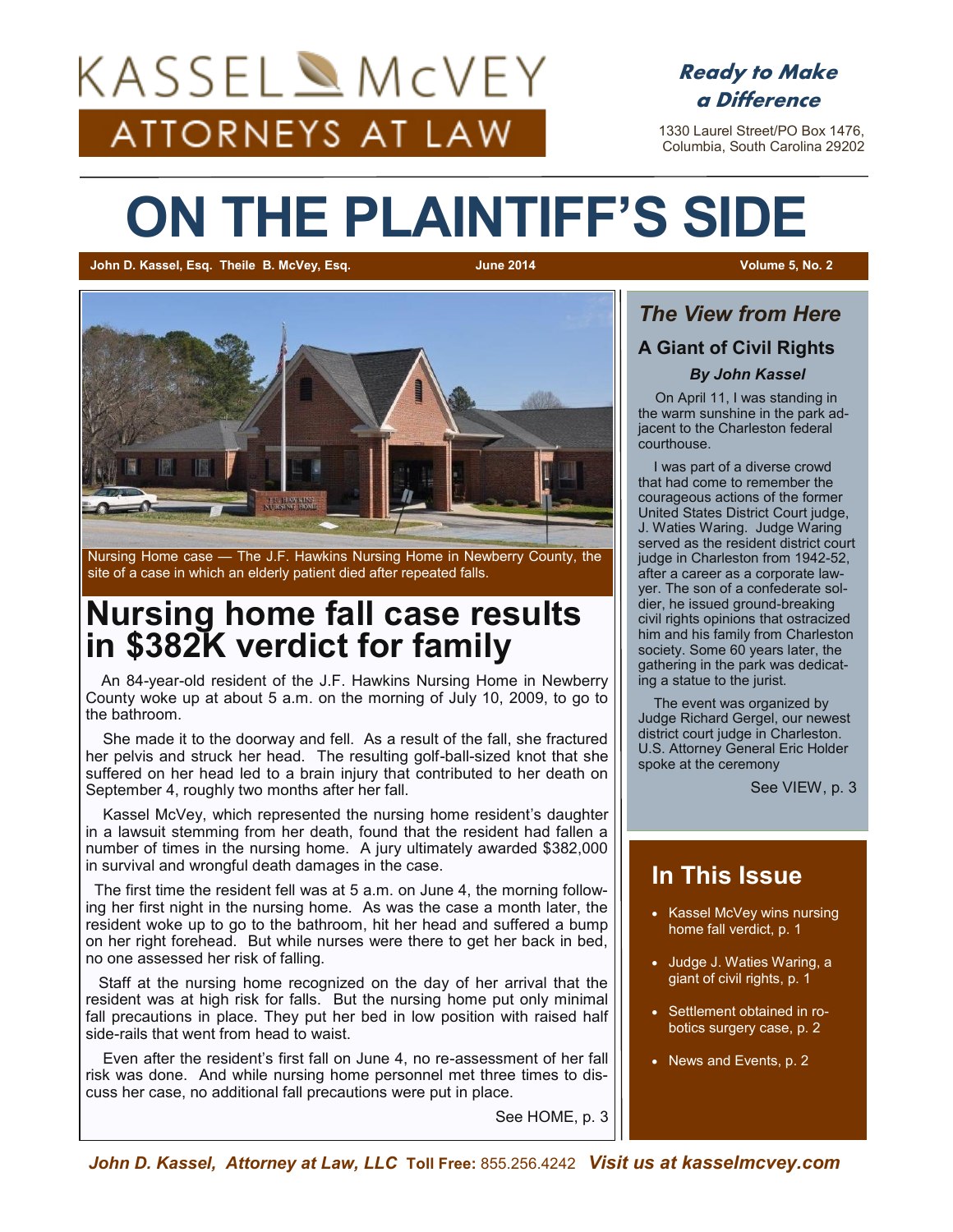# **Robotics-based surgery case results in settlement**

 Kassel McVey recently represented a man with prostate cancer who elected to have the removal of his prostate performed by robotic surgery. The procedure was performed by a surgeon using the da Vinci robotics system introduced by Intuitive Surgical, Inc. in 1999.

 The da Vinci robot involves a machine with four arms, which are connected to trocars or tubes and surgical tools that are then placed into the body. A high-definition video camera is also used. The surgeon, who sits at a console located at a distance from the operating table, grasps wrist controls and places his or her feet on pedals and looks into a monitor.

 While robotics-based surgery is marketed as minimally invasive and more precise than traditional surgery, it requires training and has a significant learning curve. In our client's case, only seven grams of prostate tissue was actually removed following the surgery. The majority of the prostate remained and continued to express PSA (prostatespecific antigen, a potential marker for cancer).

 The surgeon reacted to the continued PSA as evidence of residual cancer. He ordered radiation therapy to kill the remaining cancer. The eight-week course of radiation, on top of the trauma of surgery, caused urinary obstruction and permanent impotence. After months of agonizing episodes of obstruction, the client underwent a major diversion surgery, which involved removal of his bladder and creation of a "pouch" for urine collection made from his bowel. The client must catheterize himself four to six times per day through a hole in his abdomen in order to urinate.

 We presented evidence in the trial indicating that the surgeon lacked experience in robotics surgery and was improperly supervised. A reasonable settlement was achieved for our client from the surgeon. At trial, the supervising surgeon received a defense verdict.

 Robotics-based surgery involves making small incisions only large enough to pass tubes into the body. A tiny video camera is passed through these tubes or trocars, and cutting and grasping tools are passed through the tubes as well. The surgeon manipulates the surgical tools outside the body while viewing the action inside the body on a TV monitor.

Among the advantages of smaller incisions are less bleeding, shorter hospi-



tal stays, shorter recovery times, and

less pain. Learning to perform surgery by watching a TV monitor while manipulating surgical tools takes practice. The traditional sense of feel of a surgeon's hand on the anatomy is largely gone. The view from the monitor can be confusing and there is poor depth perception. It is well known that a learning curve exists in which surgeons get better at the procedure as they do

more cases. In the early days of laparoscopic surgery, established surgeons took continuing education courses to learn the new techniques. Now, minimally invasive surgery is part of the curriculum of residency programs and fellowships.

 Despite the highly advanced technology of the da Vinci system involved in our case, surgery experience is critical. One leading expert opined that at least 30 to 60 completed surgeries are needed both to achieve a "window of safety" and be proficient in the procedure.

#### **News & Events**

#### *McVey argues clause before S.C. Supreme Court*

 Theile McVey of Kassel McVey appeared before the South Carolina Supreme Court to argue against the enforcement of an arbitration clause in a fatal nursing home injury case.

 The nursing home presented the arbitration clause to the family during the admission process. The arbitration clause attempted to eliminate the right to a jury trial for any claims, including wrongful death claims, against the facility.

 An arbitration clause is a contractual provision waiving or giving up the right to have the case heard in the courtroom. Nursing homes often present contracts with arbitration provisions to families seeking placement for their loved ones. There is absolutely no advantage to the prospective resident to sign these clauses. Injured persons and their families have a constitutional right to trial by jury.

 McVey argued the arbitration provision should not be enforced since the arbitral forum identified in the clause has a policy prohibiting arbitration of post-agreement injuries. The Court is expected to rule in the next several months.

#### *Kassel named to Super Lawyers site*

 John Kassel of Kassel McVey has been nominated and selected to appear on the 2014 South Carolina Super Lawyers list. Super Lawyers, a Thomson Reuters business, is a rating service of lawyers from various practice areas. Kassel is listed under the personal injury practice area. The Super Lawyers website can be found at http:// www.superlawyers.com/index.html.

#### *Asbestos verdict in top 25*

 A \$38 million verdict awarded last September by a Richland County jury to a man who developed a rare form of cancer from working with asbestoscontaminated materials was one of the top 25 verdicts and settlements in South Carolina for 2013, according to *South Carolina Lawyers Weekly.*

 Theile McVey of Kassel McVey was co-counsel to the plaintiff in the case. (See article on the case in the January 2014 newsletter.)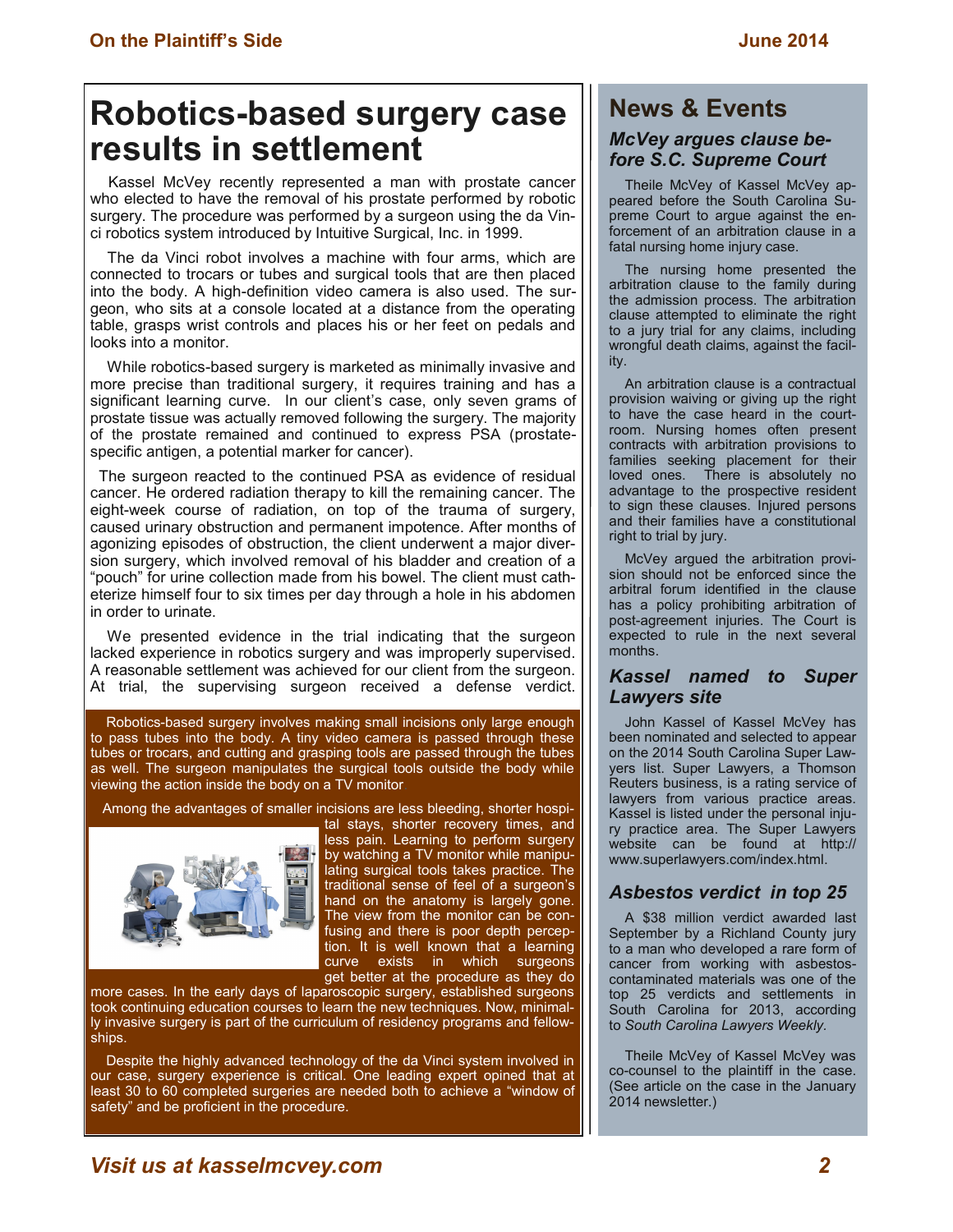#### *The View from Here*

#### *VIEW, continued from Page 1*

along with several South Carolina district court judges, Judge William Traxler of the Fourth Circuit Court of Appeals, Justice Jean Toal of the S.C. Supreme Court, and others.

 The outpouring of appreciation was in stark contrast to the reception Judge Waring received during his time on the bench. A cross was burned in front of his Meeting Street home. Rocks were thrown through his window. Articles of impeachment were filed against him.

Judge Waring began his judicial career under the shadow of *Plessy v. Ferguson*, the 1896 U.S. Supreme Court decision that established the law of "separate but equal." Segregated facilities for blacks were found to be not in violation of the  $14<sup>th</sup>$  Amendment as long as the facilities were equal to those enjoyed by whites. In 1944, applying *Plessy*, Judge Waring struck down a pay scale that paid African-American teachers less than similarly educated and experienced white teachers.

 In 1947 Judge Waring found the University of South Carolina School of Law could only deny admission to a black student if there was an equal facility elsewhere for black students. Otherwise the university would have to admit the black student or shut down its law school. The S.C. Legislature moved to fund a new law school for black students at South Carolina State College. In *Elmore v. Rice*, known as the white primary case, Judge Waring shot down South Carolina's all-white Democratic Party primary. He wrote it was "time for South Carolina to rejoin the Union" and "to adopt the American way of conducting elections."

 According to Judge Gergel, a keen student of history, Judge Waring's views on race were evolving. Personal experiences affected his legal reasoning. For example, Judge Gergel wrote that a case tried in Judge Waring's courtroom had a dramatic effect upon him. The case involved an excessive force claim against a Batesburg, SC police officer during an arrest of a returning black World War II veteran. The victim was beaten to the point of being blinded in the attack. An all-white jury acquitted the officer.

Waring saw first-hand the deep racial hatred of the



"Breath of Freedom" by Jonathan Green

times. It was perhaps at this time that Waring's view of *Plessy* was undergoing an evolution as well. The NAACP's legal strategy had been to accept separate facilities for blacks, but to argue they were not equal. Maybe it was time to take on the constitutionality of the *separate but equal* doctrine itself.

 Waring may have been out in front of NAACP legal counsel Thurgood Marshall in this regard. Enter *Briggs v. Elliott*, a case out of Summerton, SC, where plaintiffs were seeking a school bus for African-American students like the bus provided for the white students. The time had come to confront *Plessy* head on. A three-judge panel heard the case. The majority left *Plessy* intact and ordered the school district to equalize the separate school districts. Judge Waring wrote a dissent. He held "segregation in education can never produce equality and that it is an evil that must be eradicated….Segregation is per se inequality."

Ultimately the *Briggs* case went up to the U.S. Supreme Court to be consolidated with similar cases from Kansas, Delaware and Virginia. In 1954, a unanimous Supreme Court essentially adopted much of the Waring dissent and proclaimed "separate educational facilities are inherently unequal." The case was known of course as *Brown v. Board of Education*. The modern civil rights era had begun. Much is owed to a district court judge from Charleston.

#### **Kassel McVey wins verdict in nursing home case**

#### *HOME, Continued from Page 1*

 During the trial, the plaintiff's expert witness as well as the J.F. Hawkins' nurses that were caring for the resident testified that after her first fall on June 4, she needed to be re-evaluated. The testimony showed she needed additional fall precautions including:

- A toileting program (she was getting up at the same time every morning to go to the bathroom)
- Gripper socks
- A bed alarm ,which would sound when she tried to get out of bed

 The expert and nurses further testified that not only did the resident need to be evaluated after her first fall, she needed the fall precautions. The testimony was that these fall precautions work and likely would have prevented the fall that ultimately caused her death.

 Falls in nursing homes are a serious threat to patient well-being. When an elderly resident falls, it can result in lifethreatening health issues. For that reason, after a patient in a nursing home falls, the patient must be evaluated to see what additional fall precautions must be put in place to prevent the patient from falling again. If the precautions are not put in place, and as a result, the patient falls again, the nursing home is responsible for the harm.

### *Visit us at kasselmcvey.com 3*